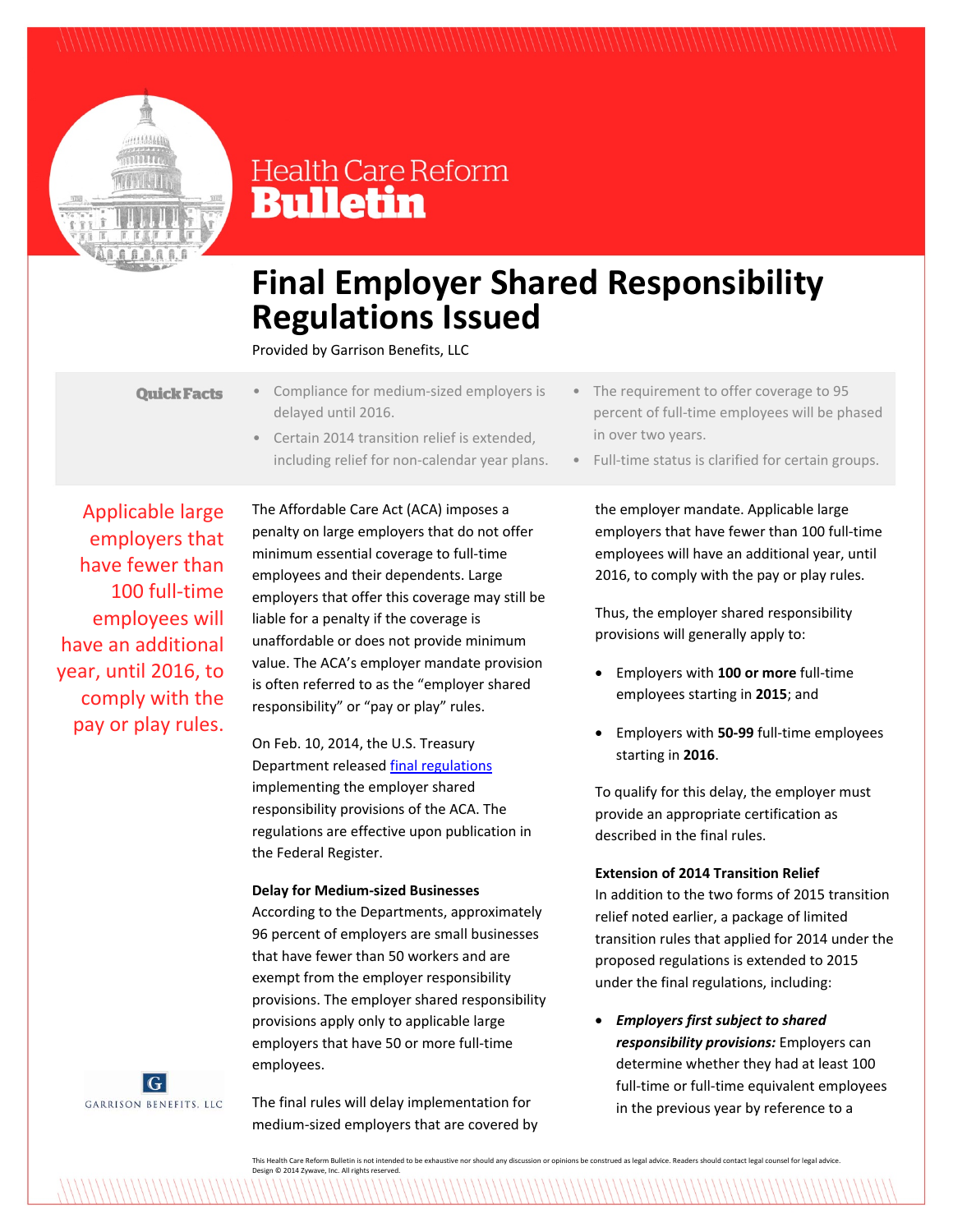period of at least six consecutive months, instead of a full year.

- *Non‐calendar year plans:* Employers with plan years that do not start on Jan. 1 will be able to begin compliance with the employer mandate at the start of their plan years in 2015 rather than on Jan. 1, 2015, and the conditions for this relief are expanded to include more plan sponsors.
- *Dependent coverage:* The policy that employers offer coverage to their full‐time employees' dependents will not apply in 2015 to employers that are taking steps to arrange for such coverage to begin in 2016.
- *Measurement and Stability Periods:* On a one‐time basis, in 2014 preparing for 2015, employers using the look‐back measurement method to determine full‐ time status may use a measurement period of six months, even with respect to a stability period—the time during which an employee with variable hours must be offered coverage—of up to 12 months.

As these limited transition rules take effect, the Treasury and the IRS will consider whether it is necessary to further extend any of them beyond 2015.

# **Provisions for Businesses That Offer Coverage to Most, but Not All, Employees in 2015**

Under the proposed rules, applicable large employers would need to offer coverage to at least 95 percent of their full‐time employees to avoid the most significant penalties. The final rule provides transition relief that will phase in this requirement over two years, beginning in 2015.

To avoid a payment for failing to offer health coverage in **2015**, applicable large employers will need to offer coverage to **70 percent** of their full‐time employees.

In **2016 and beyond**, applicable large employers will need to offer coverage to **95** **percent** of their full-time employees to avoid these penalties.

This rule is intended to provide relief to employers that, for example, may offer coverage to employees working 35 or more hours per week, but not yet to those employees who work 30 to 34 hours per week.

## **Various Employee Categories**

The final regulations provide clarifications many of which are based on comments on the proposed regulations—regarding whether employees of certain types or in certain occupations are considered full‐time.

- *Volunteers:* Hours contributed by bona fide volunteers for a government or tax‐exempt entity, such as volunteer firefighters and emergency responders, will not cause them to be considered full-time employees.
- *Educational employees*: Teachers and other educational employees will not be treated as part‐time for the year simply because their school is closed or operating on a limited schedule during the summer.
- *Seasonal employees:* Those in positions for which the customary annual employment is six months or less generally will not be considered full‐time employees.
- *Student work‐study programs*: Service performed by students under federal or state‐sponsored work‐study programs will not be counted in determining whether they are full‐time employees.
- *Adjunct faculty:* Until further guidance is issued, employers of adjunct faculty are to use a method of crediting hours of service for those employees that is reasonable in the circumstances and consistent with the employer shared responsibility provisions. However, to accommodate the need for predictability and ease of administration, and consistent with the request for a "bright line" approach suggested in a number of the comments, the final